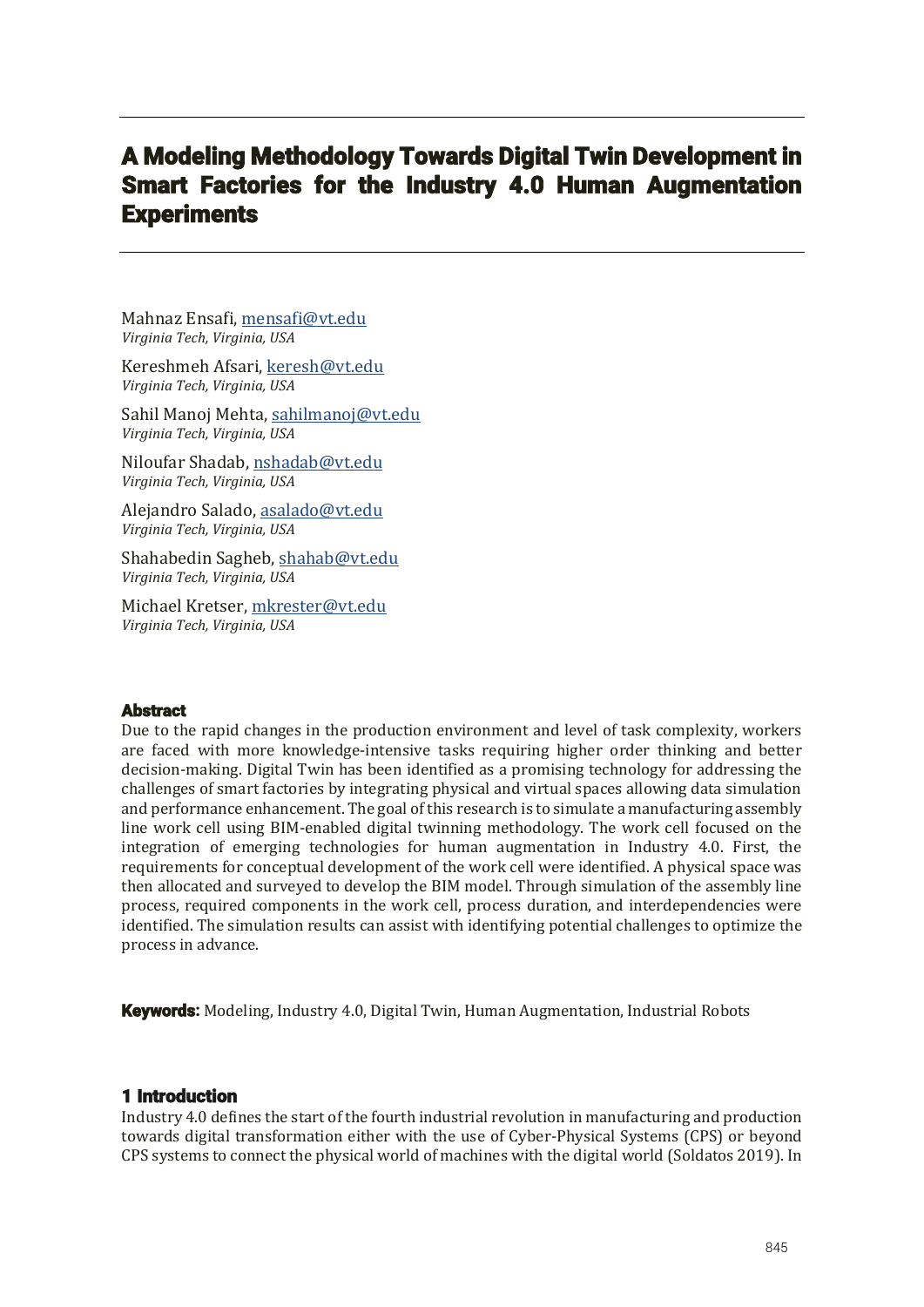the first industrial revolution mechanical production was introduced and water and steam were used for operating the equipment. The second industrial revolution took advantage of electrical energy. The third industrial revolution used advanced electronics and followed digitalization. The fourth industrial revolution named as industry 4.0, integrated Internet of Things (IoT), smart objects, and big data to create efficient and intelligent production (Lasi et al 2014). The fourth industrial revolution is taking advantage of computer and digital information technologies to create intelligent manufacturing processes (Li & Liu 2019).

Many researchers have determined requirements for establishing industry 4.0. These requirements include standardization, management efficiency, infrastructure, security, work design, training, resource efficiency, organizational framework, human-in-the-loop, control systems, Industrial Internet of Things (IIoT), cyber physical systems (CPS), additive manufacturing, big data, cybersecurity, cloud computing, digital simulation, autonomous robots, virtual or augmented realities (VR/AR), and vertical and horizontal integration systems (Drath  $&$ Horch 2014; Fernández-Caramés & Fraga-Lamas 2018; Romero et al 2016).

Due to rapid changes in the production environment and level of task complexity, workers are faced with less routine tasks and more data-driven, skilled and knowledge intensive tasks requiring higher order thinking, more flexibility, and better decision-making skills (Ras et al 2017; Longo et al 2017). Smart factories with integrated intelligent systems enable the possibility of shifting human attention from routine tasks to more knowledge intensive and creative tasks. Therefore, it is significant to consider the proper integration of humans into this process (Longo et al  $2017$ ).

Importantly, Digital Twin has been identified as a promising technology for addressing one of the main challenges of smart factories: the integration of physical and virtual spaces. Digital twin allows the simulation, data retrieval, and data analysis to enhance data communication and product performance (Tao et al 2018). Furthermore, for the development of a digital twin. efficient computer-enabled modeling and VR is instrumental (Rasheed et al 2020). To that end, the goal of this research is to develop a modeling methodology for a digital twin of the manufacturing process enhanced with Industry 4.0 elements for human augmentation. This research also implements the proposed modeling methodology through the simulation of an assembly line. The research hypothesis is that by using BIM-enabled digital twinning approach, potential challenges can be identified to allow optimization prior to the work cell implementation.

In this paper we first provide an overview of human augmentation and the core elements of industry 4.0 that facilitate human augmentation. Then, we present a study to develop a modeling methodology for digital twin development in a smart factory. We implement the proposed methodology in our use case to validate the modeling methodology. The use case in this study is a work cell representing limited scale replicate of an assembly line equipped with human augmentation components. Our results enable the approach of developing a digital twin and digital simulation of a smart factory.

## 2 Existing Theories & Previous Work

To address a more human-centered design, researchers are studying human-machine interactions, levels of automations, and situation awareness while considering human factors from a different perspective. This will help humans to efficiently and rapidly respond to unpredictable processes by retrieving information from unforeseen events (Pacaux-Lemoine et al 2017; Säfsten et al 2007). An intelligent system can be updated and improved over time applying the user feedback and collected data. As a result, human will add value and intelligence to the system (Longo et al 2017).

The industrial system should be designed in a way that allows the allocation of tasks to human operator that matches its capabilities to result in a proper combination of human monitoring versus automated control (Sheridan 1995) to extend the capabilities of the operators and reduce workload and burden on the humans (Säfsten et al 2007). Human augmentation uses technologies and applications to improve human senses, actions, and abilities by providing necessary information to the human on-time. Such approach reduces the errors while still allowing the human operator to make decisions and control the process (Sheridan 1995).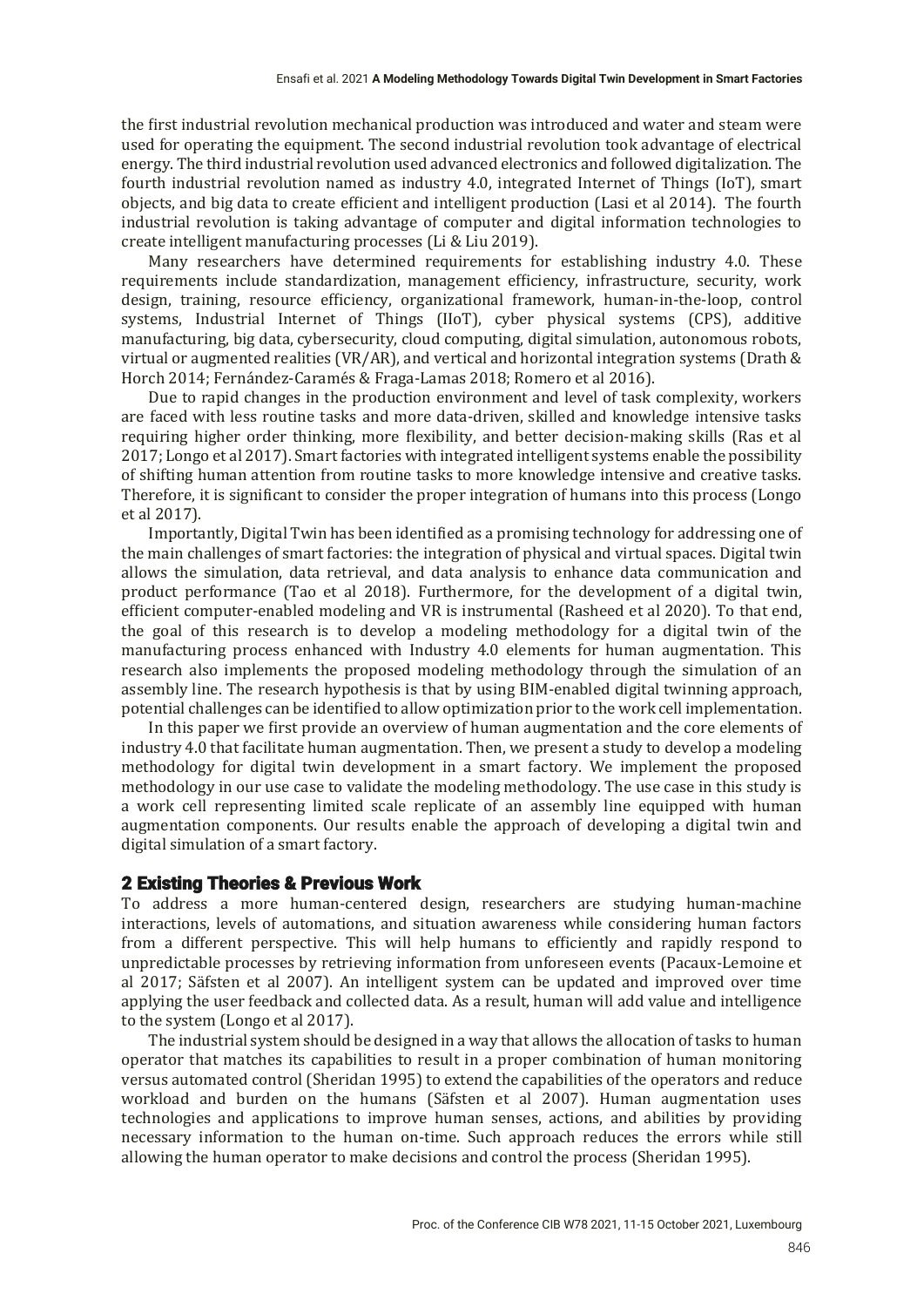In this research, we have focused on human augmentation within augmented senses and actions regarding five major features of industry 4.0 including (1) robotic systems, (2) internet of things, (3) cyber physical systems, (4) AR/VR, and (5) digital simulation. In the following sections, each feature has been described in detail.

#### 2.1 Robotic Systems

Industrial robots can increase the productivity of the industry while decreasing workload on industry workers by performing various tasks in various fields (Li & Liu 2019). Industrial robots can be autonomously assigned to a specific task and they can be automatically controlled. Additionally, industrial robots are precise, reprogrammable, can be multipurpose, are able to move in three or more axes, and they can be fixed or mobile (De Pace et al 2020).

Collaborative robots (COBOTs) are industrial robots used for direct cooperation with operators without a need for traditional safety considerations. Some of their beneficial features include easy installation and reconfiguration, light weight, strength amplification, and possibility of guidance via virtual surfaces and paths (Afsari et al 2018). COBOTs can perform repetitive tasks and can augment human operator for performing vulnerable tasks more efficiently by reducing the workload on human operators (Romero et al 2016).

Another type of robotics used in manufacturing is the use of exoskeletons. Exoskeletons are defined as "wearable lightweight, flexible and mobile, representing a type of biomechanical system where the human-robotic exoskeleton powered by a system of motors, pneumatics, levers or hydraulics works cooperatively with the operator to allow for limb movement, increased strength and endurance" (Romero et al 2016 p31). Exoskeletons are used to increase humantechnology cooperation to decrease physical stress, injuries, and accidents, while increasing human strength, productivity, efficiency, work quality, and safety.

There are four different levels of human-robot collaboration in industrial environments. In the first level, there is no shared workspace and task between the human operator and the robot. In the second level, there is no shared task and therefore, no contact between the robot and operator, but they share the workspace. In the third level, there is shared workspace and shared task without any physical interaction. In the final level, there will be shared task, shared workspace, and possibility of physical interaction (Anand et al 2017).

#### 2.2 Internet of Things (IoT)

Industrial Internet of Things or IIoT technologies includes software, network connectivity, industrial sensors, actuators, or machines with sensing/actuation capabilities (Fernández-Caramés & Fraga-Lamas 2018) to link all the elements within a company (Wang & Wang 2016). These technologies are used to allow data collection, communication, and data exchange between physical devises, buildings, and other items using unique IP address. IIoT is used to analyze the data collected to make adjustments in the operations if required (Wang & Wang 2016).

Sensors provide active measurements and are therefore used to collect information from the environment, human activities, objects, and events and transfer them to valuable information for operator use. Human activities can be monitored and captured using wearable sensors such as tracking eye movement or capturing motor activity (Raisamo et al 2019). Additionally, using sensors are significant for controlling robots and providing instruction to them for performing and completing their required tasks. Also, sensors can help with understanding the state of industrial robots and their surrounding environment (Li & Liu 2019). Li and Liu (2019) have broken down the common sensors used on robots into five categories of tactile sensors, visual sensors, laser sensors, encoders, and other sensors such as proximity, inertial, torque, acoustic, magnetic, ultrasonic sensors, etc.

#### 2.3 Cyber Physical Systems

The integration of physical and virtual world is one of the important elements of industry 4.0 which can be achieved using Cyber physical system  $(CPS)$  (Wang & Wang 2016). CPS is a system which uses human-machine interactions techniques and technologies to enhance human abilities (Romero et al 2016). CPS has the capability of analyzing and storing information related to a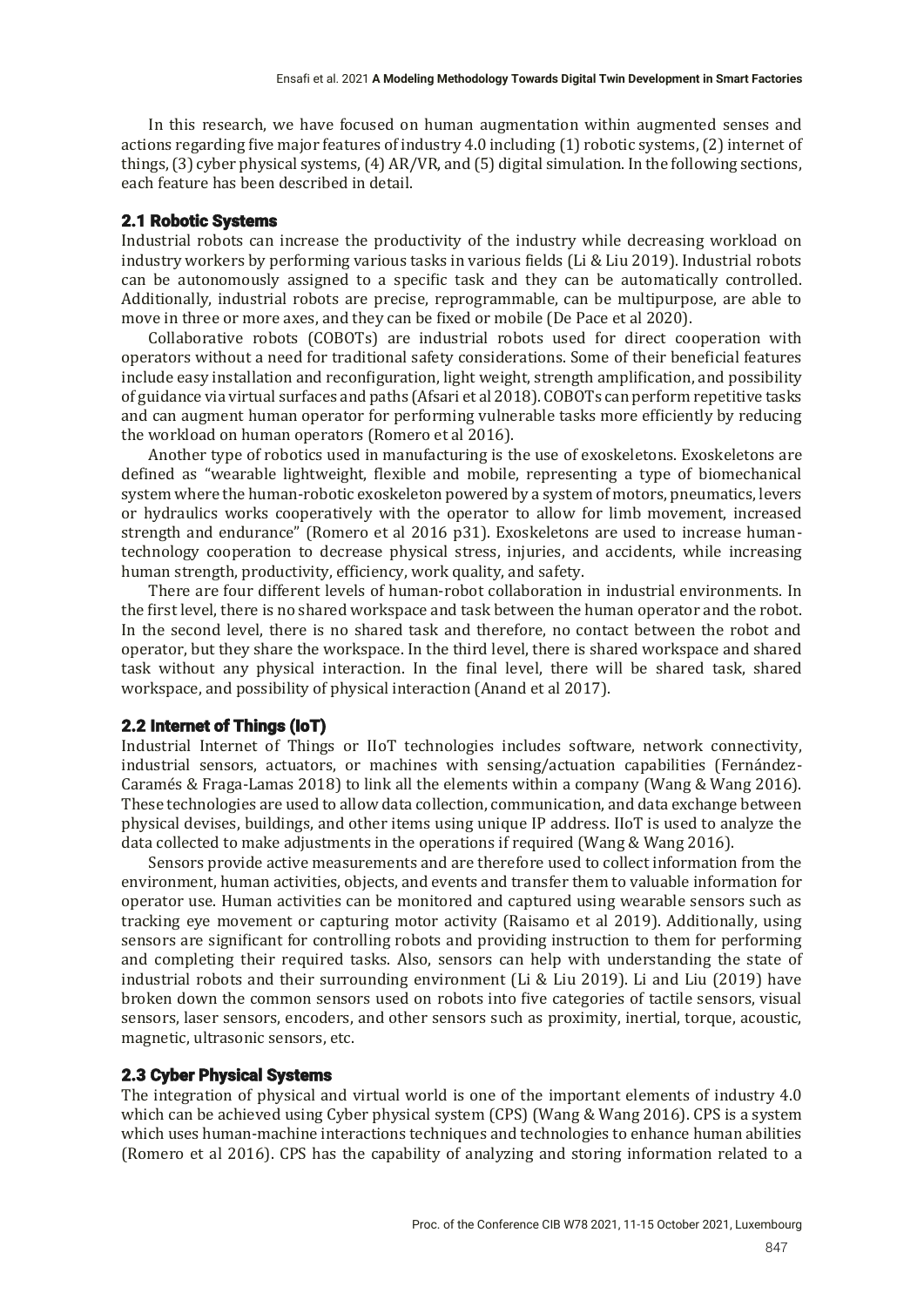physical process using technologies such as IoT, sensor networks, and cloud to be able to provide real-time responses and feedbacks (Fernández-Caramés & Fraga-Lamas 2018; Wang & Wang  $2016$ .

# 2.4 Virtual Reality and Augmented Reality

Augmented Reality (AR) provides the possibility of seeing a combination of virtual and real-world elements at the same time while virtual reality (VR) provides a view with virtual elements. Both AR and VR can be used in different stages of manufacturing process including design, maintenance, etc. to enhance productivity (Fernández-Caramés & Fraga-Lamas 2018). Using AR provides additional knowledge to the human operator regarding the working environment supporting skills and abilities of the operator (Longo et al 2017). The AR glasses can display information about the task and provide instructions. Additionally, AR can be used to support the collaboration between human operator and industrial robots by allowing the human operator to receive robot information such as joint values while also helping the operator to understand the intentions of the robot in terms of the upcoming manipulations (De Pace et al 2020). At the same time, if any faults exist, it can notify the operator (Dietrich et al 2010). Having access to such information can support the safety of the operator while providing useful data  $(Liu$  et al 2016).

## 2.5 Digital Simulation

Modelling the behavior of machines, products, or workers by processing the information collected will help to simulate the future process in order to identify requirements and predict issues and thus decrease costs while increasing quality. Digital twin concept is involved in this part of the process of industry 4.0 by simulating the real-world industry. It allows monitoring the operation (Fernández-Caramés & Fraga-Lamas 2018). A digital twin is an integration of model and data which represents a specific asset covering all its properties, attributes, and condition to simulate its behavior (Stark et al 2017).

Digital twin is a good option when the actual component changes over time which requires model modification (Wright & Davidson 2020). A huge amount of data is generated from multiple sources as a result of an industry operation. This data will be transferred to the virtual model (Qi & Tao 2018) to be stored, processed, analyzed, and managed using big data techniques. These techniques will help to extract meaningful information from the data received in order to optimize the physical component and process by predicting future issues, required resources, etc. (Fernández-Caramés & Fraga-Lamas 2018; Qi & Tao 2018).

# 3 Methods

## 3.1 Presented study, research question & hypothesis

The goal of this research was to develop a modeling methodology using BIM-enabled digital twinning for smart factories and determine if the proposed modeling methodology can assist with identifying challenges and optimizing the process prior to the smart factory's work cell implementation.

## 3.2 Applied Research Methods

To develop a digital twin of a smart factory focused on human augmentation, a modeling framework was developed in this research (Figure 1). This methodology starts with identifying required components and technologies in a smart factory that facilitate human augmentation. In the conceptual development phase, researchers identified three major components of the study methodology for conceptualization of the work cell through the following developments:

- A. Develop the space layout for a work cell in the smart factory
- B. Develop 3D model of the space
- C. Develop information flow and work processes

Major elements in the proposed methodology included 3D model of the factory space, space layout with required equipment, process model and workflow, and process simulation.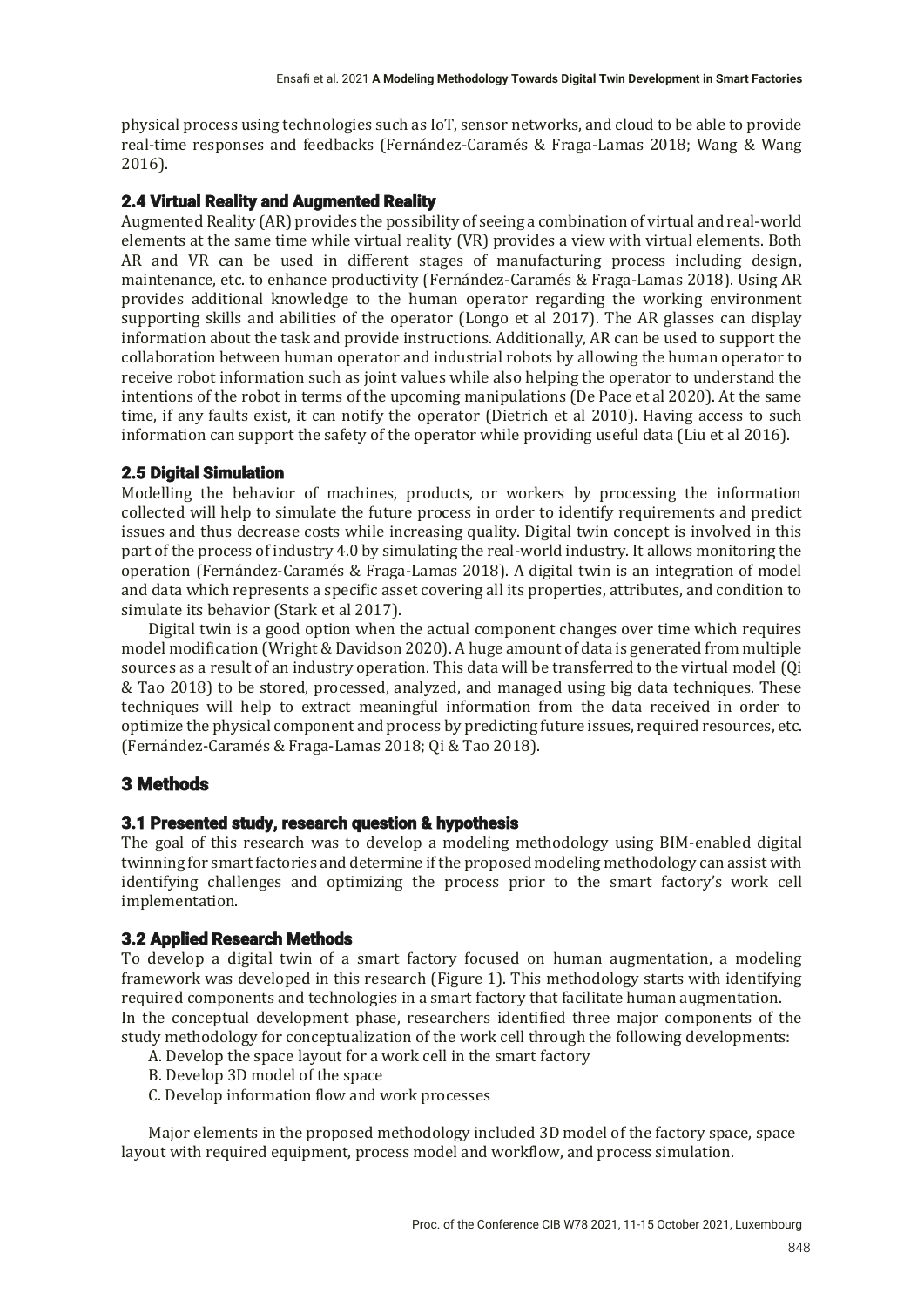

**Figure 1.** Modeling framework

#### 3.3 Research Model

This section presents the implementation of the proposed methodology and validation of the approach through a use case. The goal was to develop a model as a digital simulation of space equipment and information flows focusing on human augmentation and core elements of industry 4. 0 including robotic system, internet of things, cyber physical systems, virtual and augmented realities, and digital simulations to improve manufacturing. As a result, an assembly line involving the assembly of parts and components was simulated as an example of integrating the core elements of industry 4.0 in the process. As discussed in section 2, there are four levels of human-robot interaction. However, in this study, level three, shared workspace with shared task but no physical contact, was excluded.

One of the laboratories located in Kelly Hall on Virginia Tech campus was selected for the implementation of the industry 4.0 for a smart factory work cell. Kelly Hall building is used for cutting-edge research projects in the fields of engineering, science, and medicine and it contains laboratories, offices, and workspaces. The room assigned to this study was the second room on the left side on the first floor of the building, marked in red in figure 2. It contained a main area with two small rooms. Figure 3 presents interior space of the room selected for this research.



**Figure 2.** Kelly Hall laboratory floor plan



**Figure 3.** Kelly Hall laboratory space

#### 3.3.1 Surveying the Space

The laboratory in Kelly Hall was surveyed during several visits to model the space accurately using the CAD drawings provided by the building manager. In the discussions with the building manager, the location for the metal 3D printer that was going to be installed in the space was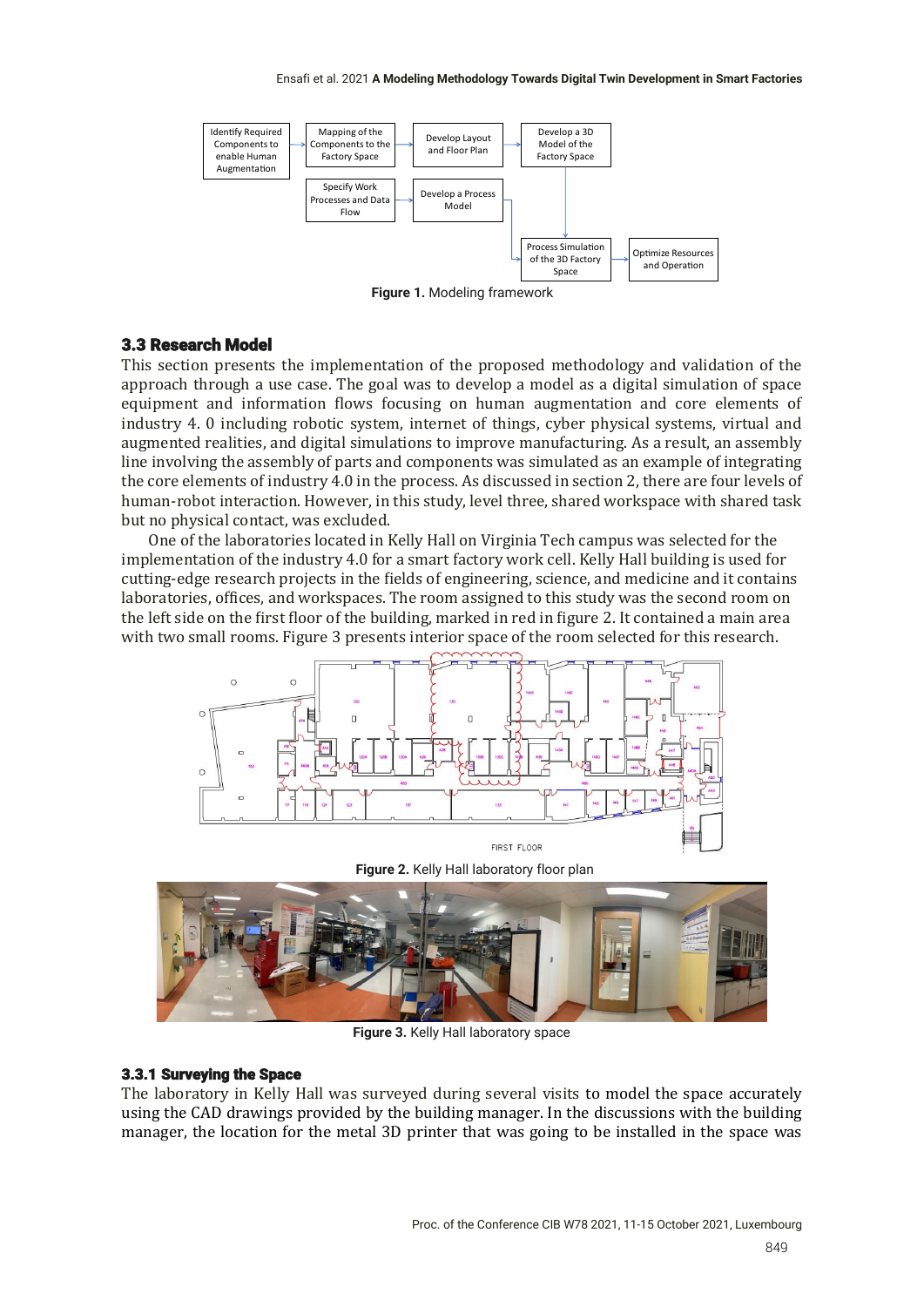identified. Figure 4 specifies the location of the big metal 3D printer. So, the study used this location as a place holder for the 3D printer in the conceptual development process.

#### 3.3.2 Developing the Space Layout

Through the studies and discussions with the project stakeholders, the work cell was defined to manufacture an assembly of parts and components while focusing on human augmentation in the work cell to examine different novel solutions to address industry problems. The work cell also needed to reflect the process model developed in next subsection.

Major components of the work cell included warehouse shelves, mobile robot, conveyor belt, assembly station for human-robot collaboration, collaborative robot arms, AR/VR Station, robotic assembly cell, a crane for moving big components to the robotic assembly cell with an exoskeleton station, packaging and transfer shelves, laser cutter, and metal 3D printer. The layout of space is illustrated in figure 4. This layout included the current allocated space for work cell and the placeholder for the metal 3D printer. Reserved spaces in the room were planned to be used for other work cells as well as teaching and learning spaces for students.



**Figure 4.** Designed work cell

## 3.3.3 Developing 3D Model of the Space

Based on the information from the space survey, the model of space was developed using Building Information Modeling (BIM) technology. Figure 5a shows the BIM model developed for the space using Autodesk Revit. The BIM model was then imported to Simio to add work cell equipment, components, and worker and to be able to simulate the process and conduct experiments. Figure 5b shows the Simio model developed in this study.



**Figure 5.** 3D model of the laboratory in BIM (left) and Simio (right)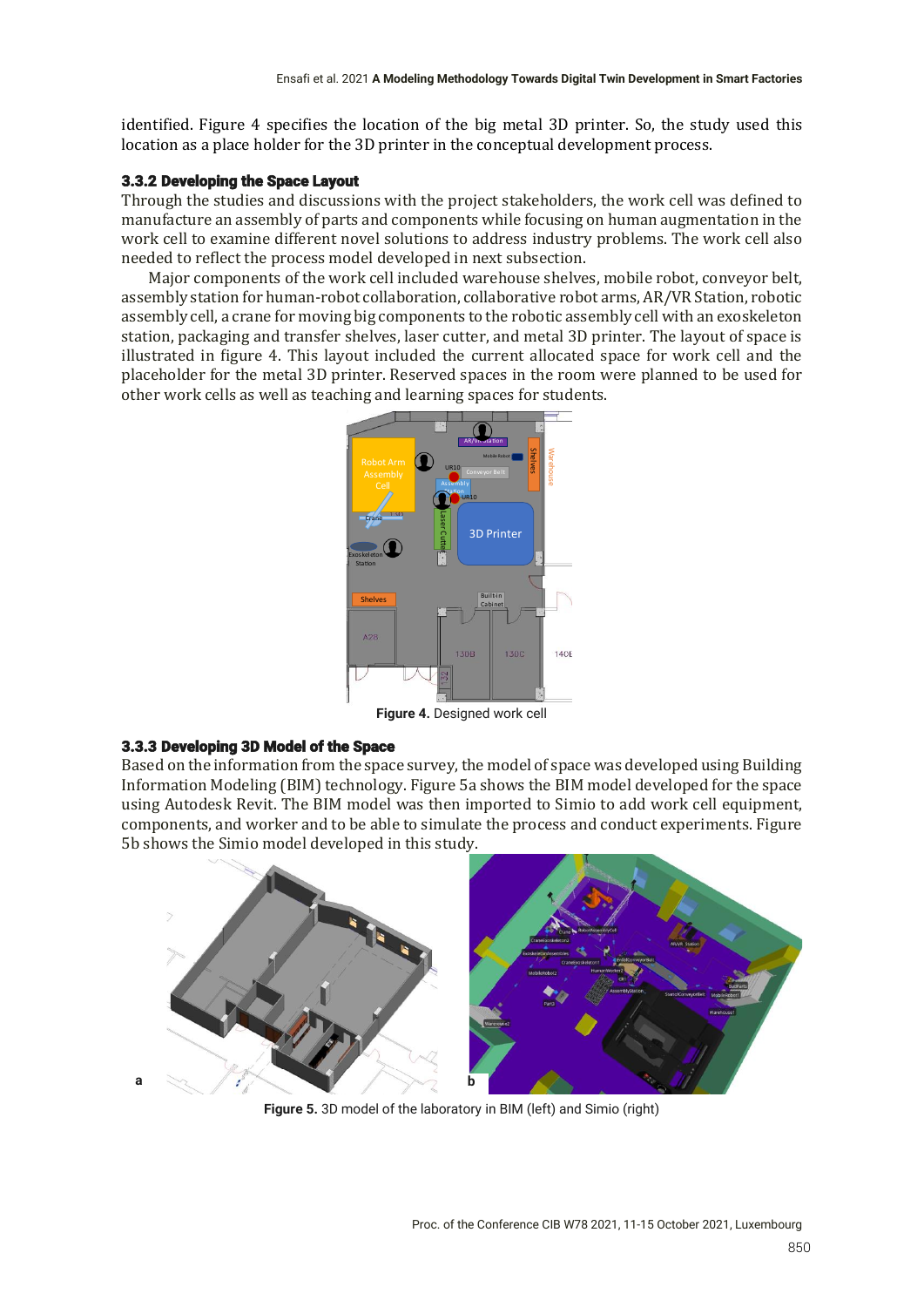#### 3.3.4 Developing Information Flow and Work Processes

A process map was developed in Business Process Model and Notation (BPMN) using Visio to represent the proposed assembly line in the work cell that replicates parts of the real-world manufacturing process. Major components of the work cell included: warehouse, mobile robot, conveyor belt, assembly station for human-robot collaboration, collaborative robot arms, AR/VR Station, robotic assembly cell, a crane for moving big components to the robotic assembly cell with an exoskeleton station, packaging and transfer shelves, laser cutter, and metal 3D printer. Other elements involved in the design of the space were a conveyor belt for moving the components, two shelves for stacking the components (representing warehouse and packaging), and a robot arm assembly cell to assemble the components.

The process developed starts with the human operator monitoring the components  $[component]$  for possible faults, and if no fault exists, the operator stacks them in the shelves (representing warehouse). The mobile robot (mobile robot 1) transports part1 from the warehouse to the conveyor belt. The belt moves the component forward until it reaches the first COBOT (COBOT1). The COBOT1 picks up the component from the belt and places it on the table. At the same time, other parts of the product are produced by the 3D printer and the laser cutter transported to the assembly table using collaborative robot 2 (COBOT2). Then, the human operator 1 monitors all parts including part1 from the warehouse, part 2 from the 3D printer for possible faults, and the part from the laser cutting process. Through human-robot collaboration, assembly of the parts are conducted. The output of this process is then checked and controlled by the human operator before being placed on the table. If no fault exists, COBOT1 places the product in the bin next to the robot assembly cell and the human operator 2 moves the bin to the robot assembly cell when permitted. The big part is also moved next to the robot assembly cell and the component is lifted using the crane and exoskeleton by human operator 3. After the assembly task, the crane lifts the final component and places it outside the robot assembly cell. Human operator 3 adjusts the assembly on the second mobile robot (mobile robot  $2$ ) while he/she is wearing the exoskeleton. Mobile robot 2 moves the assembly to the transfer shelves to be transported out of the work cell.

#### 3.4 Experiment

The Simio model contains seven stations including the warehouse, assembly station for humanrobot collaboration that combines the part from the warehouse with the 3D printed parts using two collaborative robots, robot assembly cell with a safety cage for big part assemblies, AR/VR station to control the robot assembly cell and help with process augmentation, crane with exoskeleton station to receive and transfer big assembly parts, packaging and transfer shelves to transfer the system output, and the metal 3D printer. Also, three manufacturing parts were included in this study: part 1 that arrived from the warehouse, part 2 that arrived from the 3D printer, and part 3 that arrived from outside of the work cell (e.g. engine inlet). The output of the system is the final assembled part.

The use case in the study simulation is shown in Figure 6. In this scenario, part1 arrived from the warehouse to the system at the rate of 60 entities per hour. Therefore, to calculate the mean interarrival time between entity 1 and entity 2 of part 1,  $1/\lambda = 1/(60/hr) \times (60 min)/hr$ equation was used. This showed that the mean interarrival time for part1 was one minute. Part2 arrived from the 3D printer which in this scenario the mean interarrival time for part2 was considered two minutes. Part3 was the big part (e.g. inlet engine) that arrived from the outside of the work cell. Its mean interarrival time was considered four minutes. The mean assembly time in the assembly station with COBOTs was considered as 1 minute and the mean assembly time in the robot assembly cage was also considered to be one minute. Also, in this scenario, the mean transferring time in the crane with exoskeleton station was considered to be one minute. The AR/VR station provided remote control for the robot assembly cage since due to safety concerns of robot arms with high payloads, human workers cannot be next to the robot while working and the robot should perform within a safety cage.

For the experiment, we set 100 replications (100 hours) for the system and we added the following responses: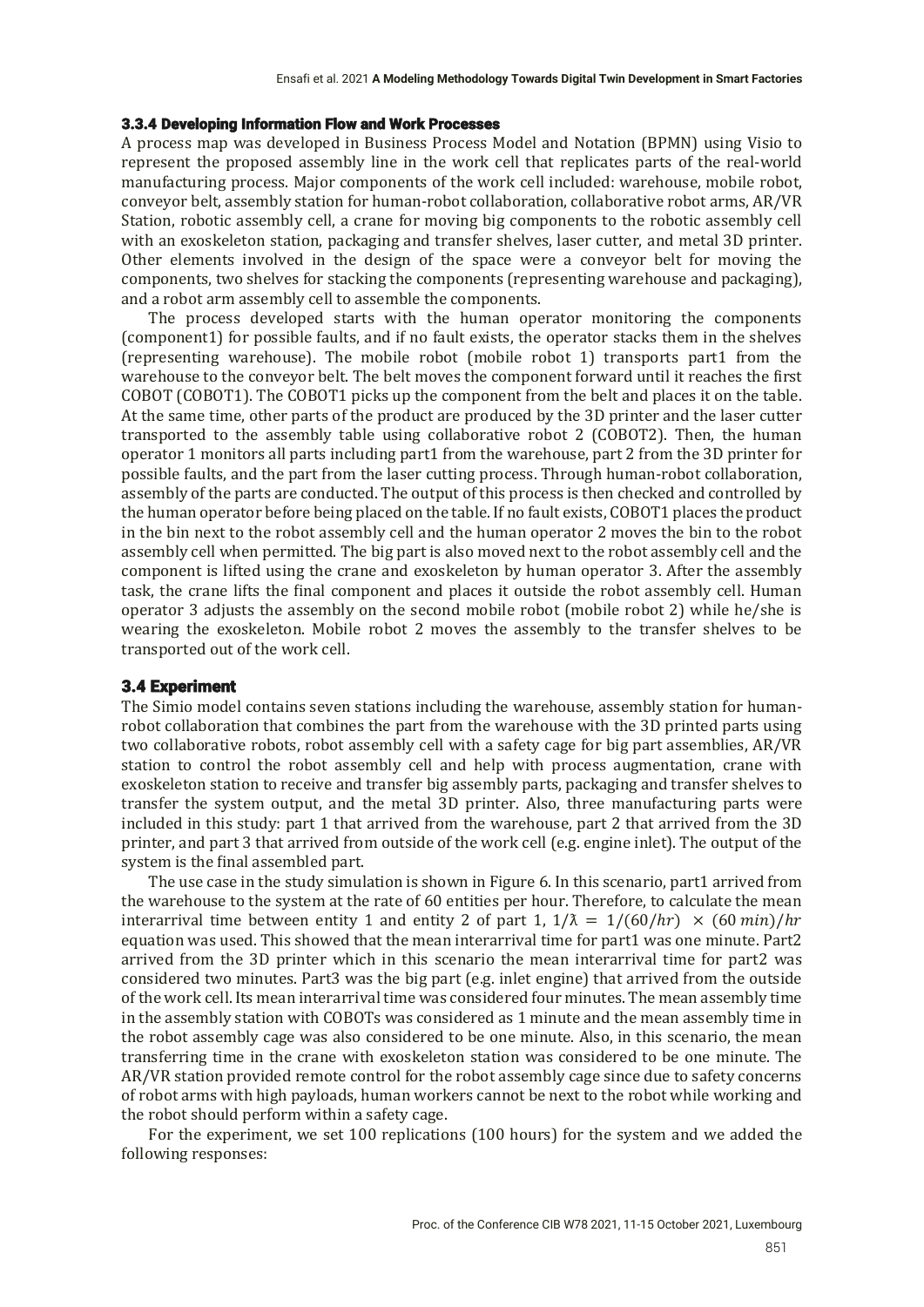- Assembly Station Utilization (AssemblyStationUtil)
- Robot Cell utilization (RobotAssemCellUtil)
- Crane and Exoskeleton Station Utilization for Arriving Parts (CraneExo1Util)
- Crane and Exoskeleton Station Utilization for Final Transferring Assembly (CraneExo2Util)
- Part 1 Time In System (TimeInSystem)
- Part 1 Number In System (NumInSystem)

Experiment response results were then represented in plots as represented in Simio Measure of Risk and Errors (SMORE) plots.



**Figure 6.** Use case in the study simulation

# 4 Findings

### 4.1 Collected Data

Table 1 summarizes the overall experiment result. In the 100 hours scenario, almost 1,502 final assembly were created and about 298 bad parts were detected. One interesting finding was that the human worker 2 responsible for transporting parts to the robot assembly cage, would walk about 22,997 meters on average during the 100-hour work cell operation.

| <b>Performance Measure</b>                         | <b>Value</b> |
|----------------------------------------------------|--------------|
| Total assembly hours on average                    | 100          |
| Total entity output of the assembly process        | 1,501.97     |
| Total part 1 created in the system                 | 6,003.2      |
| Total part 2 created in the system                 | 2.997.48     |
| Total part 3 created in the system                 | 1,503.03     |
| Human Worker 2 average distance travelled in meter | 22,996.41    |
| Number of bad parts                                | 297.9        |
|                                                    |              |

**Table 1.** Experiment result statistics

## 4.2 Analysis of the Collected Data

The results of the SMORE plots are represented in Figure 7a. In this experiment, we studied the utilization of the assembly station with the collaborative robots and the mean (or average) value of observations made was 49.95 percent while the range of all observations was between 47.19 and 51.81 percent. The mean confidence interval for the utilization of the assembly station started at 49.77 percent and ended at 50.13 percent where its half width was 0.178. The lower percentile for the utilization of the assembly station in this experiment was 49.44 percent with the median of 50.01 percent. In this experiment, we also studied the utilization of the robot assembly cell station which was in the cage (figure 7b), the utilization of the crane with exoskeleton station for receiving the parts from outside of the work cell (figure 8a), and the time spent for all part 1 entities to arrive in the system (figure 8b).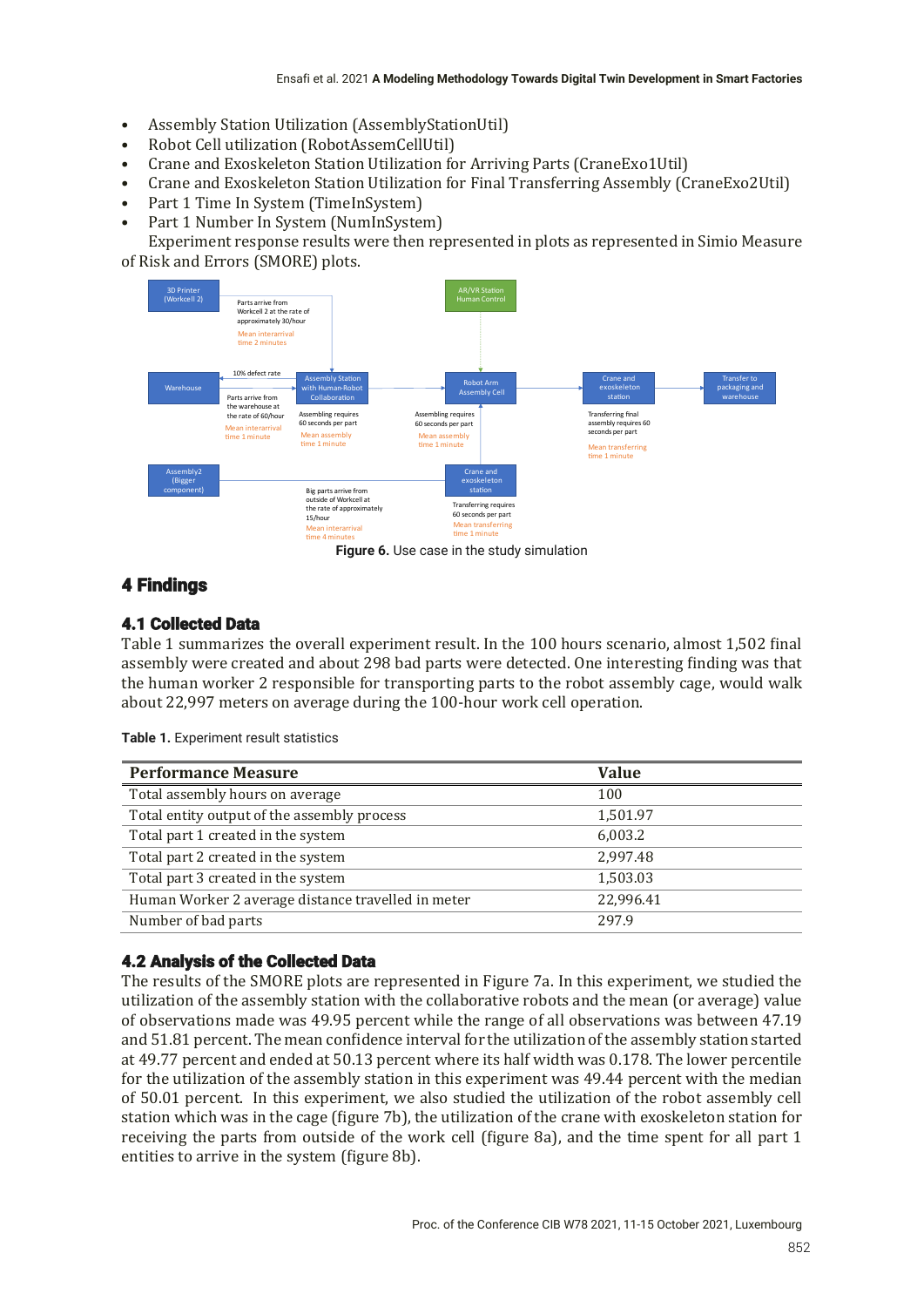

station, and (b) Part 1 time spent in the system

# 4.3 Discussion

Based on the results of this research, the developed modeling methodology assisted with simulating the work cell to identify required components in the work cell, the process duration, and interdependencies. Such approach can help with the optimization of the process by modifying the components, their duration as well as their relationship. Also, it will help with predicting future faults and addressing potential challenges prior to the implementation of the work cell.

# 5 Conclusion

# 5.1 Limitations

In this study, authors did not include re-assembly of the faulty assembled parts. Also, laser cutting part was not included in the process and only the 3D printed part, the big assembly part, and the base part i.e. part1 were included in the assembly process. Due to the pandemic delays of physical on-site equipment delivery and putting humans in the workspaces during the time of this research, researchers were not able to have a path to put the human operator inside the loop at the same time as the robots. Additionally, in this study, researchers did not include the implementation of different types of sensors to further support the process and simulation.

# 5.2 Concluding Remarks

Modelling and simulating the process of machines and products as well as the behavior of human operators within the industrial environments are beneficial in terms of data collection to identify and predict the future faults. Such approach enables the possibility of planning in advance to address potential issues and reduce the faults leading to cost reduction. Digital twin is a concept developed to simulate the real-world by integrating model and data. The data collected, stored, and analyzed will support process optimization. The goal of this study was to develop and analyze conceptual development of a smart factory work cell with focus on human augmentation using